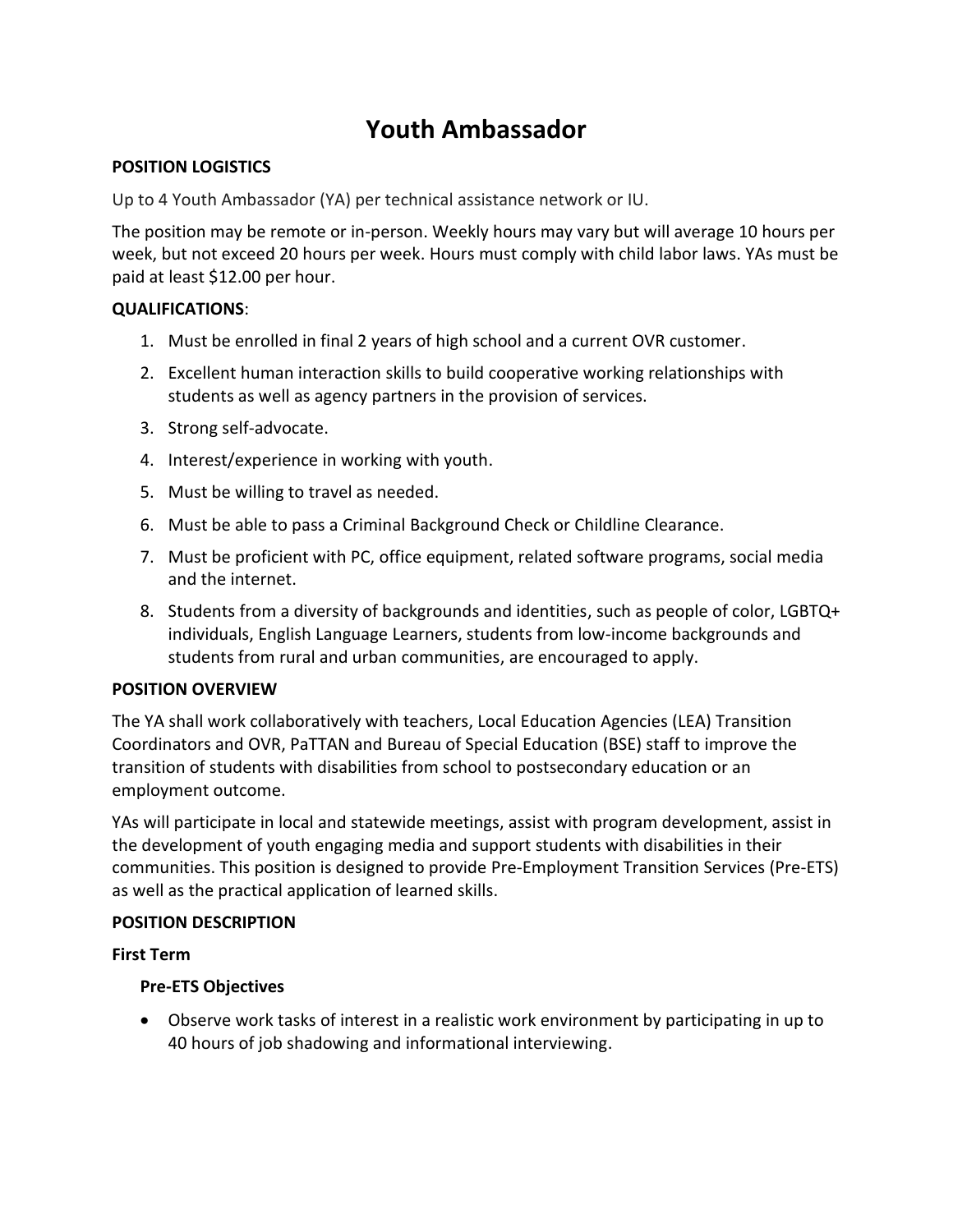- Learn basic components of becoming an effective self-advocate by participating in up to 90 hours of training and mentoring from T.E.A.M. Navigator, IU TAC, PYLN and PaTTAN Transition Leads to develop self-advocacy skills and work-place readiness training.
- Learn about specific types of soft skills (Ex: communication, teamwork, networking, critical thinking, professionalism, time management, accepting constructive feedback) and the type of behaviors associated with them.

## **YA Position Goals**

- Participate in monthly virtual YA network meetings led by PaTTAN, IU TAC, PYLN and OVR Transition staff.
- Engage in PYLN training for onboarding affiliate sites.
- Give updates to State Leadership team.
- Review materials for the youth perspective.
- Participate in photos, trainings and webinars to speak about being a youth with a disability.
- Provide activity reports to the OVR Regional Transition Specialist and submit a Final Report at the end of school year.
- Meet at least three (3) times during the school year with the OVR Regional Transition Specialist and/or other appropriate OVR staff for monitoring.
- Attend local Transition Coordinating Council (TCC) meetings.
- Maintain regular contact and attend meetings with local DOs if invited.
- Encourage students to return OVR Transition Services customer satisfaction surveys.

#### **Second Term**

## **Pre-ETS Objectives**

- Develop decision-making skills to make informed choices about their future training and employment.
- Be able to discuss how their disability impacts them (in school, work, home, community).
- Be able to model and demonstrate self-advocacy skills to other students with disabilities.
- Participate in work tasks in a realistic work environment of interest.
- Identify and practice work appropriate behaviors.

## **YA Position Goals**

- Participate in monthly virtual YA network meetings led by PaTTAN, IU TAC, PYLN and OVR Transition staff.
- Provide the youth voice in directing and supporting the work of PDE/BSE, PaTTAN, Local Intermediate Units (LEAs), OVR and PYLN.
- Mentor other youth to develop and enhance leadership skills.